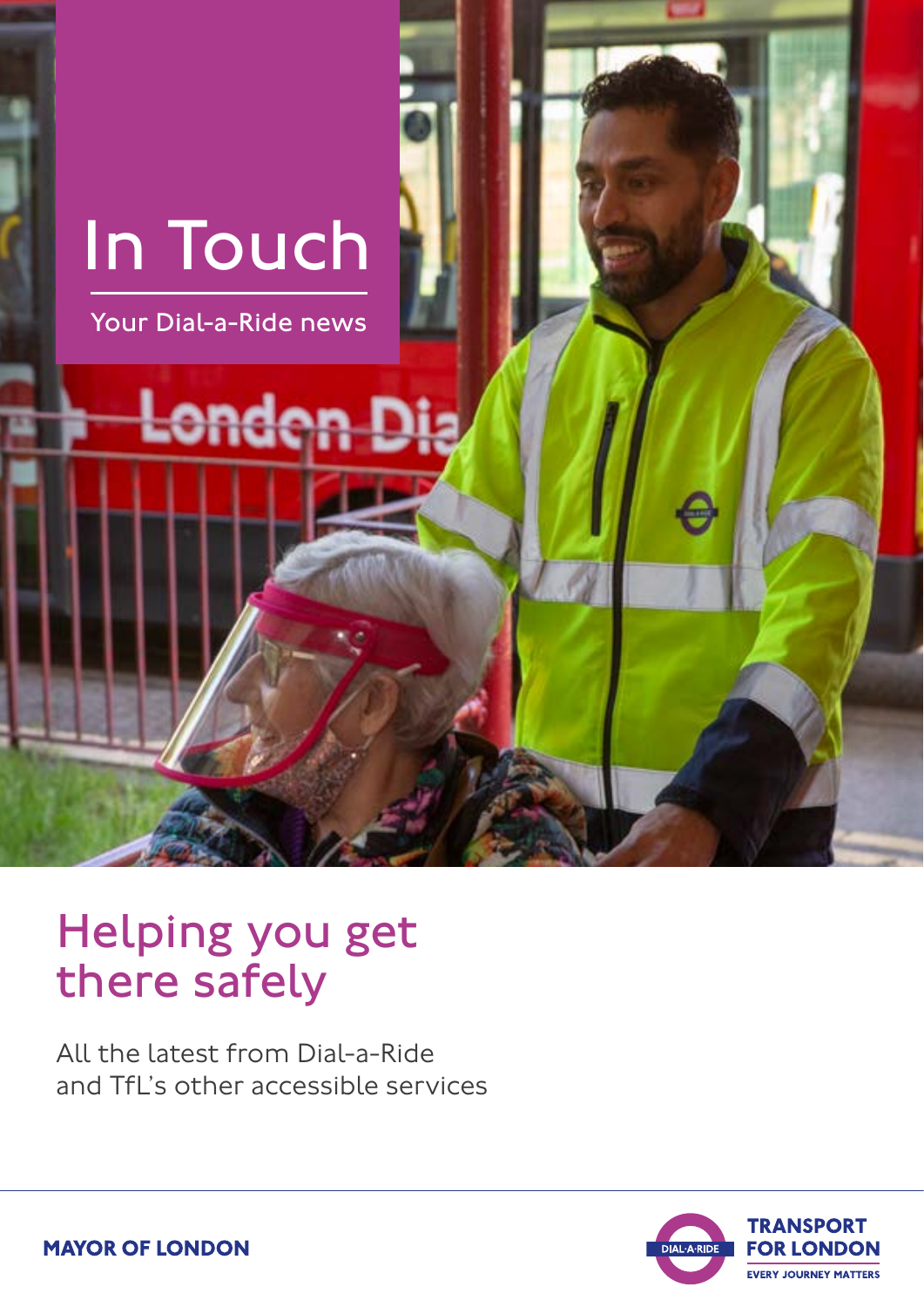Dial-a-Ride offers a door-to-door service

## Welcome to In Touch

**KCLASSINAMMER** 

As the new Director of Bus Operations at Transport for London (TfL), it's my pleasure to introduce our latest edition of In Touch.

As with all of our services, Dial-a-Ride has been affected by the coronavirus pandemic and has experienced reduced demand.

While recovery has been slow, our dedicated team has worked tirelessly to ensure you've been able to travel safely.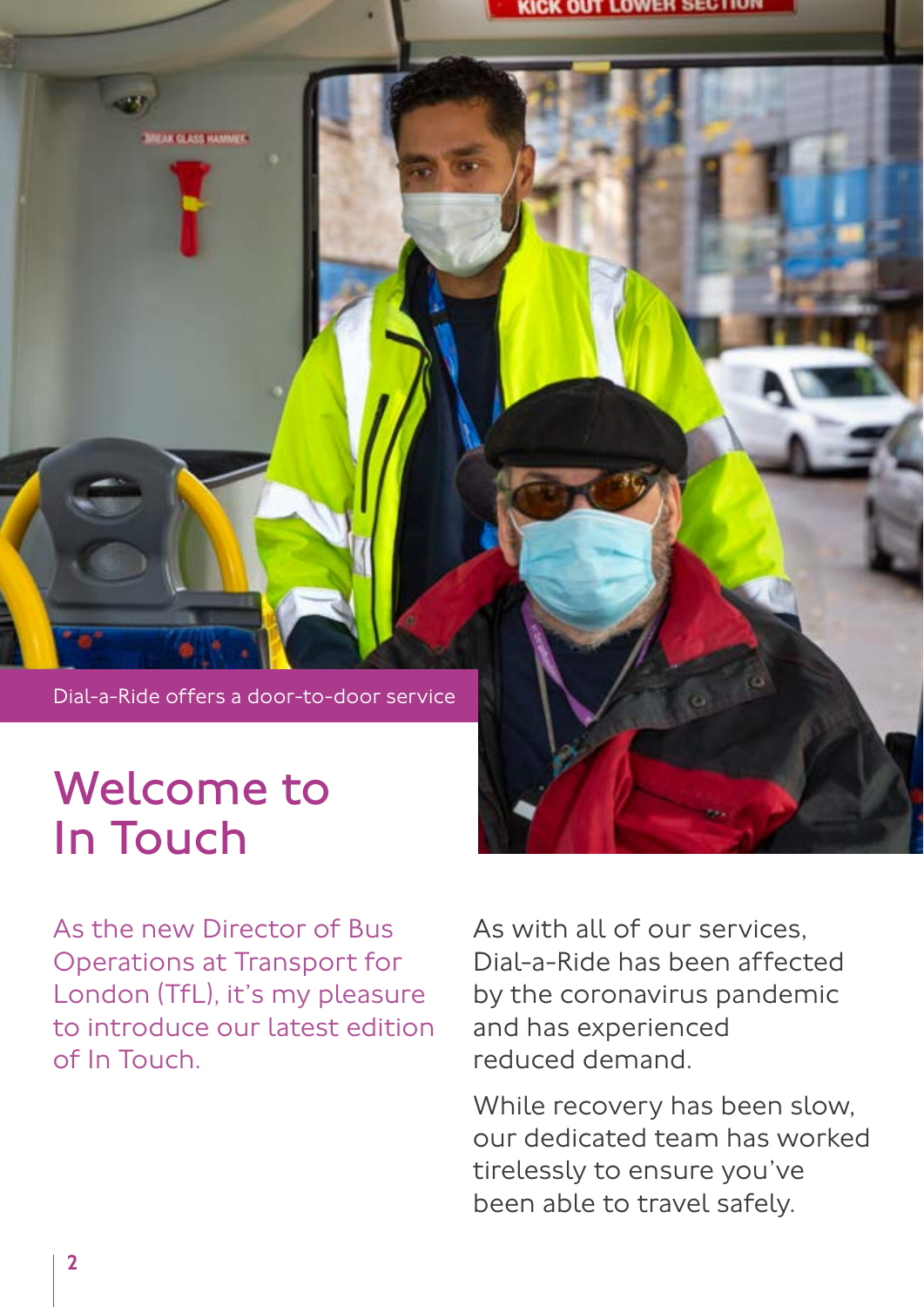Now that restrictions have been lifted and we move into a more stable time, we are hoping to welcome many more of you back on our buses for the local journeys you want to make.

For peace of mind and commitment to your safety, our vehicles are still regularly cleaned with anti-viral fluid and even though face coverings are no longer mandatory, we still strongly recommend wearing them when you use Dial-a-Ride and all other TfL services.

In this edition, we will outline our current operating hours and booking procedures, which have changed owing to the pandemic, including helpful hints and tips on how to get the most out of your membership. You will also hear more about the fantastic and crucial work that Dial-a-Ride performed during the various lockdown periods to support London.

We have also enclosed the latest Accessible travel in London leaflet, which outlines all the accessibility features and services available to help you to travel independently on our network.

The recently opened Elizabeth Line is fully accessible and offers even more options for travel in London.

Wishing you all a safe and enjoyable travel experience with Dial-a-Ride throughout the coming year.



Louise Cheeseman Director of Bus Operations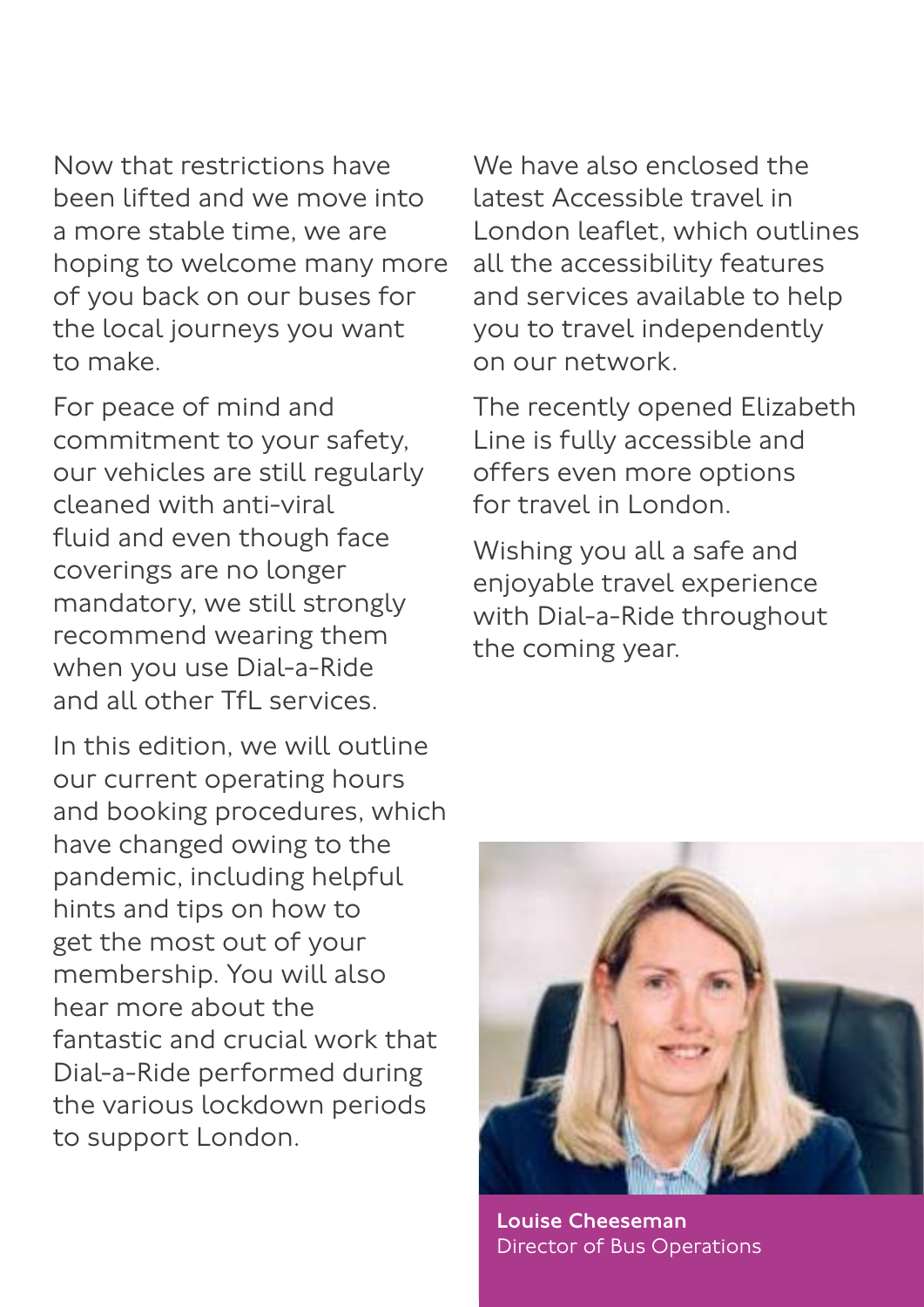

# How Dial-a-Ride helped key workers and vulnerable Londoners during the pandemic

Dial-a-Ride operated throughout the pandemic, offering essential journeys to customers. As demand for the service was very low during this time, we looked for other ways to assist.

When lockdown was announced, our interim Head of Customer Operations, Ibrar Akram, worked quickly to adapt Dial-a-Ride services

from providing transport to enable older and disabled people to get around London, to using it to deliver food and shopping to them. He organised and led the support effort from Dial-a-Ride, partnering with the London Emergency Planning Group (LEPG) to identify where help was most needed.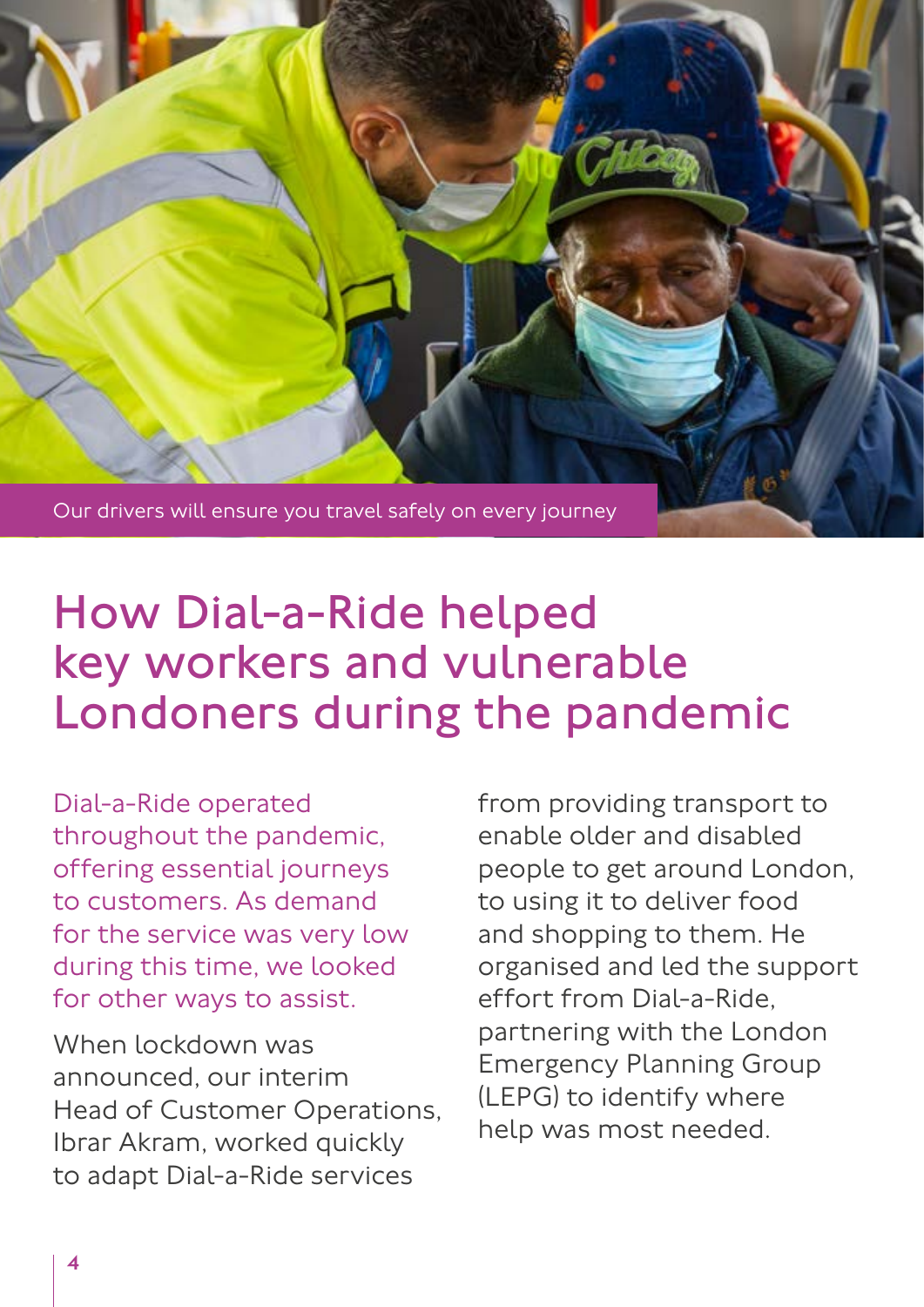Akram designed the support programme to get deliveries to essential workers and vulnerable people.

Initially, the programme worked to get 100 deliveries of personal protective equipment (PPE) to different NHS hubs, but within a few days he made further arrangements to manage and schedule deliveries across the London borough of Newham to carry around 130 food, and up to 350 pharmaceutical deliveries, a day. This later expanded to include up to 450 shopping parcels to vulnerable Londoners who were unable to leave their homes.

Through the pandemic, Akram also made arrangements with the Gurdwara Sri Guru Singh Sabha in Southall to distribute hot food to those shielding at home, as well as weekend lunches to those working for the local NHS trust. He also worked to ensure Dial-a-Ride staff would be available to make ad-hoc deliveries of PPE to NHS Nightingale in east London.

In total, Akram led and managed the scheduling and delivery of around 60,000 deliveries across London, providing food and deliveries to thousands of people. His unwavering dedication to this work, which he completed alongside his day-to-day duties, led to glowing feedback from the LEPG, customers and his colleagues, as he worked around the clock to ensure those in need got the support they sought.

Akram was recognised in the Queen's Birthday Honours and was awarded a British Empire Medal (BEM) for his outstanding work.



Ibrar Akram Interim Head of Customer Operations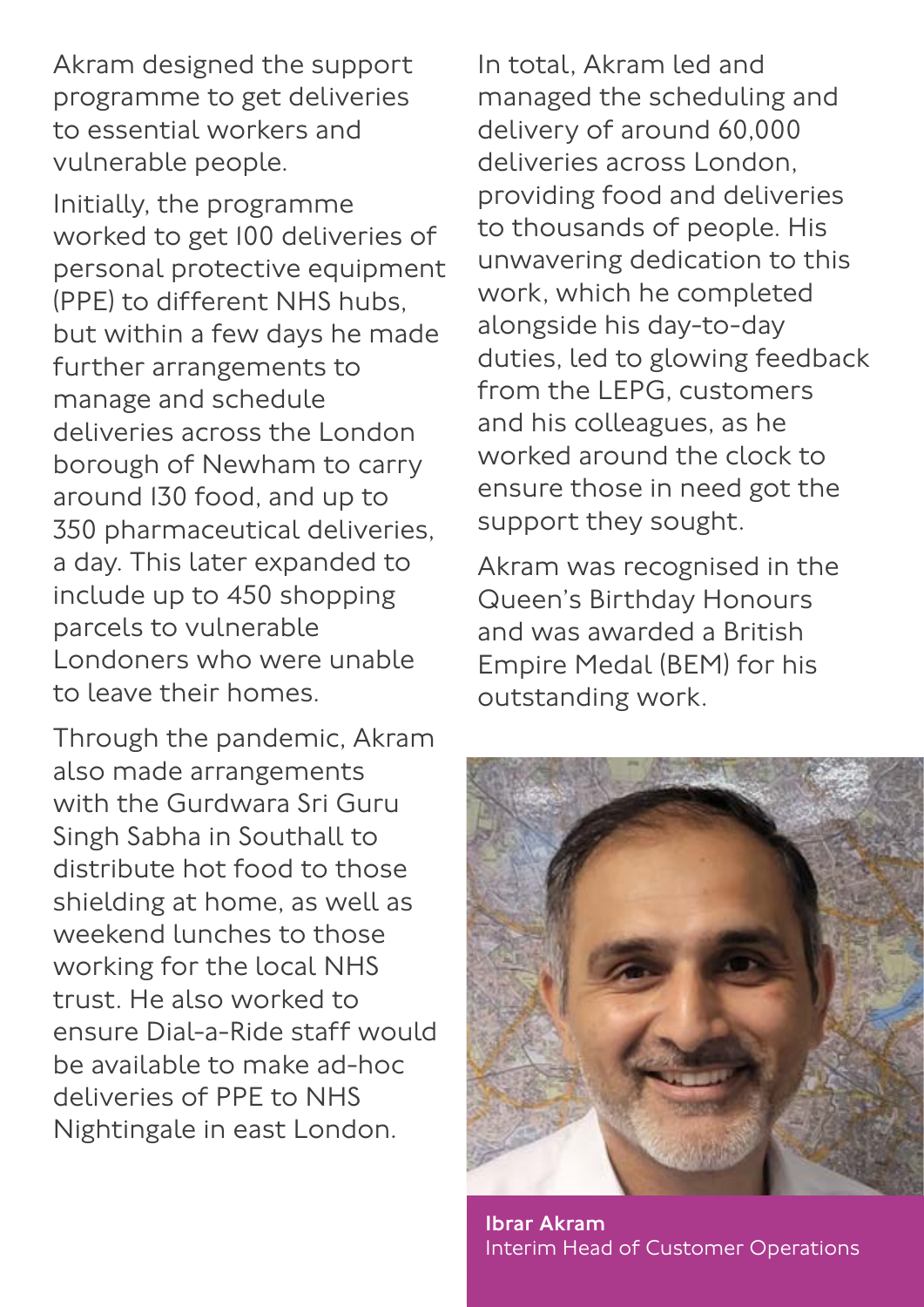Let the reservationist know if you can accept one part of the journey only

### Dial-a-Ride's current booking guidelines and operating hours\*

You can travel every day between 07:00 and 22:00, and request bookings through our contact centre seven days a week between 09:00 and 16:00.

You can request one advance booking any day of the week, up to seven days ahead of travel. Advance bookings are limited to a maximum of one return journey per week. There are no limits to next day and same day bookings.

For same day bookings, please call us giving us at least two hours' notice before your requested time of travel.

Our phone lines can get very busy at certain times of the day. To avoid waiting in a queue, you can email your booking requirements to us at [dar.reservations@tfl.gov.uk](mailto:dar.reservations%40tfl.gov.uk?subject=Dial-a-Ride%20reservations) and we will process your request.

\*Our operating terms and conditions are subject to change. Any changes will be available on our website,

[tfl.gov.uk/dialaride](http://tfl.gov.uk/dialaride), our email responses and phone messages.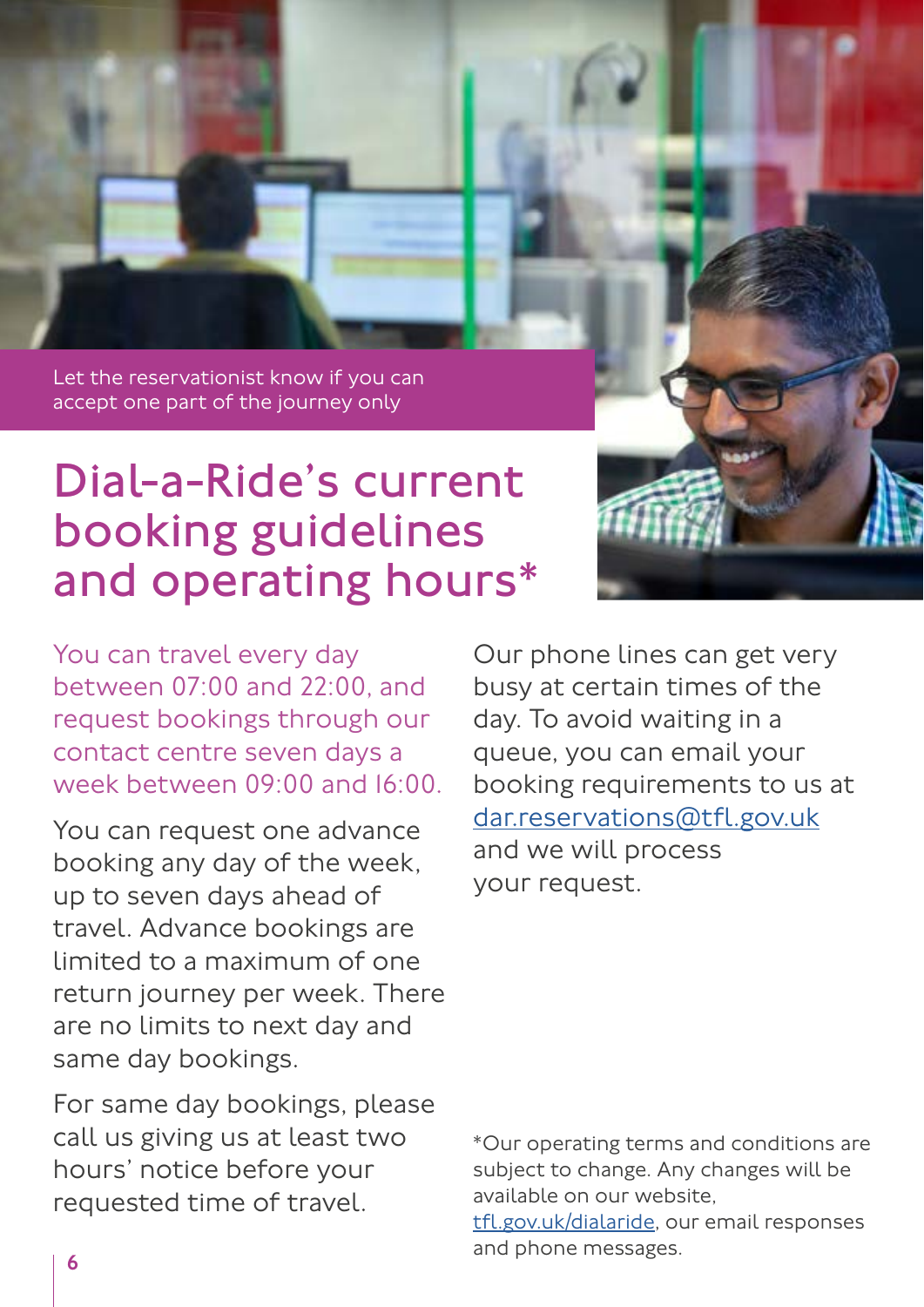# Helpful hints when booking and travelling with Dial-a-Ride services

When you request your Dial-a-Ride transport for your local trip, it helps if your timings are flexible.

Let us know:

• How long you want to spend at your destination

5

- The time you wish to travel in each direction
- The time you need to arrive by

Let us know the earliest and latest times you can leave home and approximately how long you want to spend at your destination. This gives us flexibility and the best chance of finding transport for you.

Dial-a-Ride operates a shared bus service, which means you will often travel with other customers, so you may experience a longer journey.

You can help us keep you safe by waiting for the driver to assist you on the bus, always wearing your seatbelt and staying seated until the driver can help you get out of the bus.

If your journey is not available when you initially request it, you will be placed on a stand-by list. We will only contact you if we can offer the journey.

Please be ready 15 minutes before your agreed time as our vehicles can arrive up to 15 minutes before or after this.

If you need to cancel your journey, please give us as much notice as possible so that we can offer the space to someone else.

You can travel with up to two shopping bags or one shopping trolley. If you arrive with more shopping than this, your driver won't be able to transport you.

Requests for rides to NHS hospital appointments, school or local authority day centres will not be accepted as other services are available for these journeys.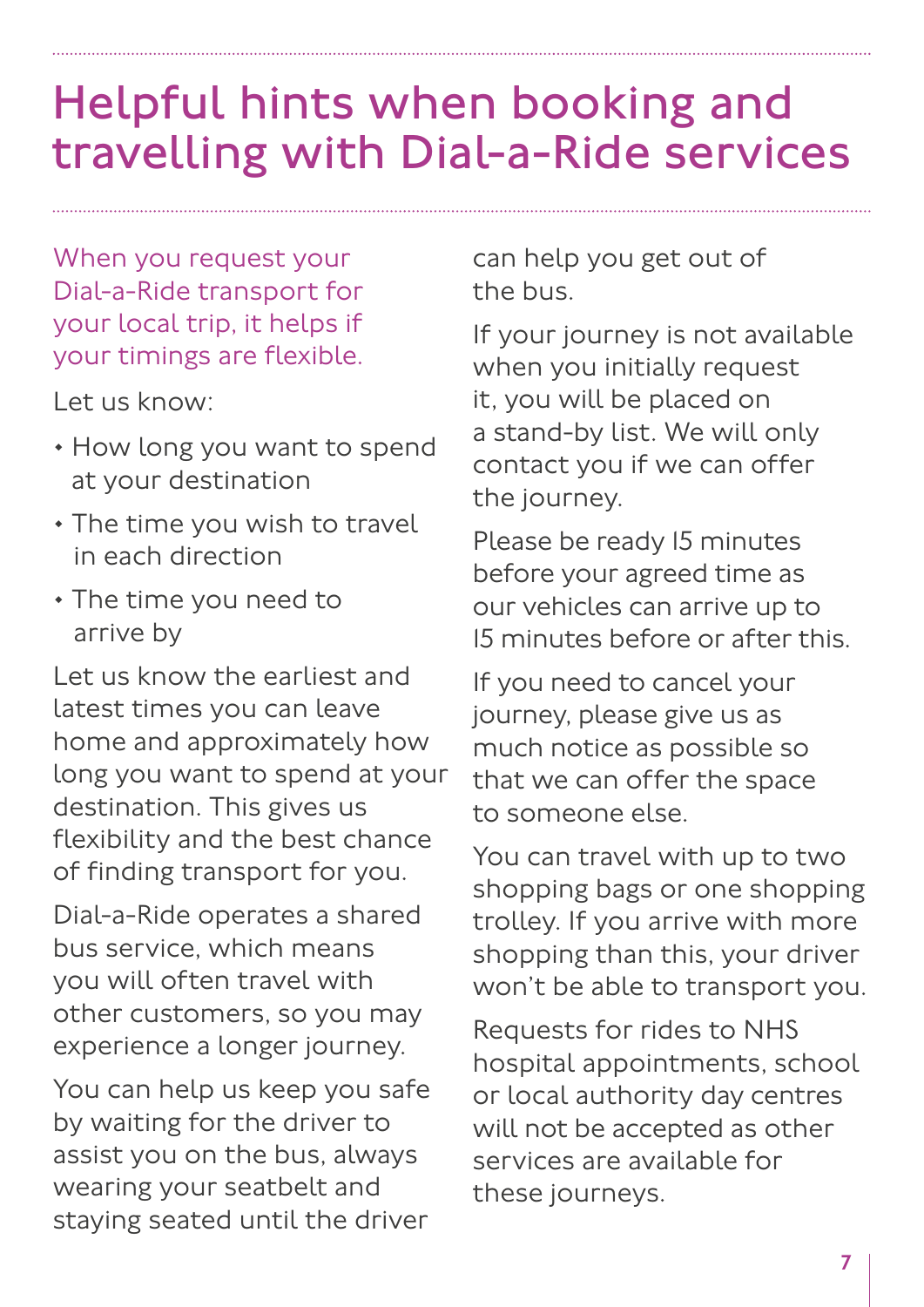# Regular bookings

Dial-a-Ride can sometimes offer you a regular booking if you travel to the same destination at the same time every week.

Your booking is automated, and you only need to call to cancel if you are not travelling. There is no application process for regular bookings; they will be offered if we have the resources available. Just request the same journey each week and if we can offer it as a regular arrangement, we will contact you.

All regular bookings are kept under review and, depending on demand for the service, they may need to be renegotiated or cancelled to ensure we can offer a fair service to all our members wishing to travel.

Regular bookings will be cancelled if you cancel your booking at the door, if you are



The Dial-a-Ride contact centre is open seven days a week

not at home for four weeks in a row, or if you suspend or cancel your booking eight weeks in a row.

All regular bookings that haven't been used since March 2020, or that fall outside of our revised operating hours, have been cancelled so that we can offer regular bookings to customers who are currently travelling.

There is no application process for regular bookings; they will be offered if we have the resources available.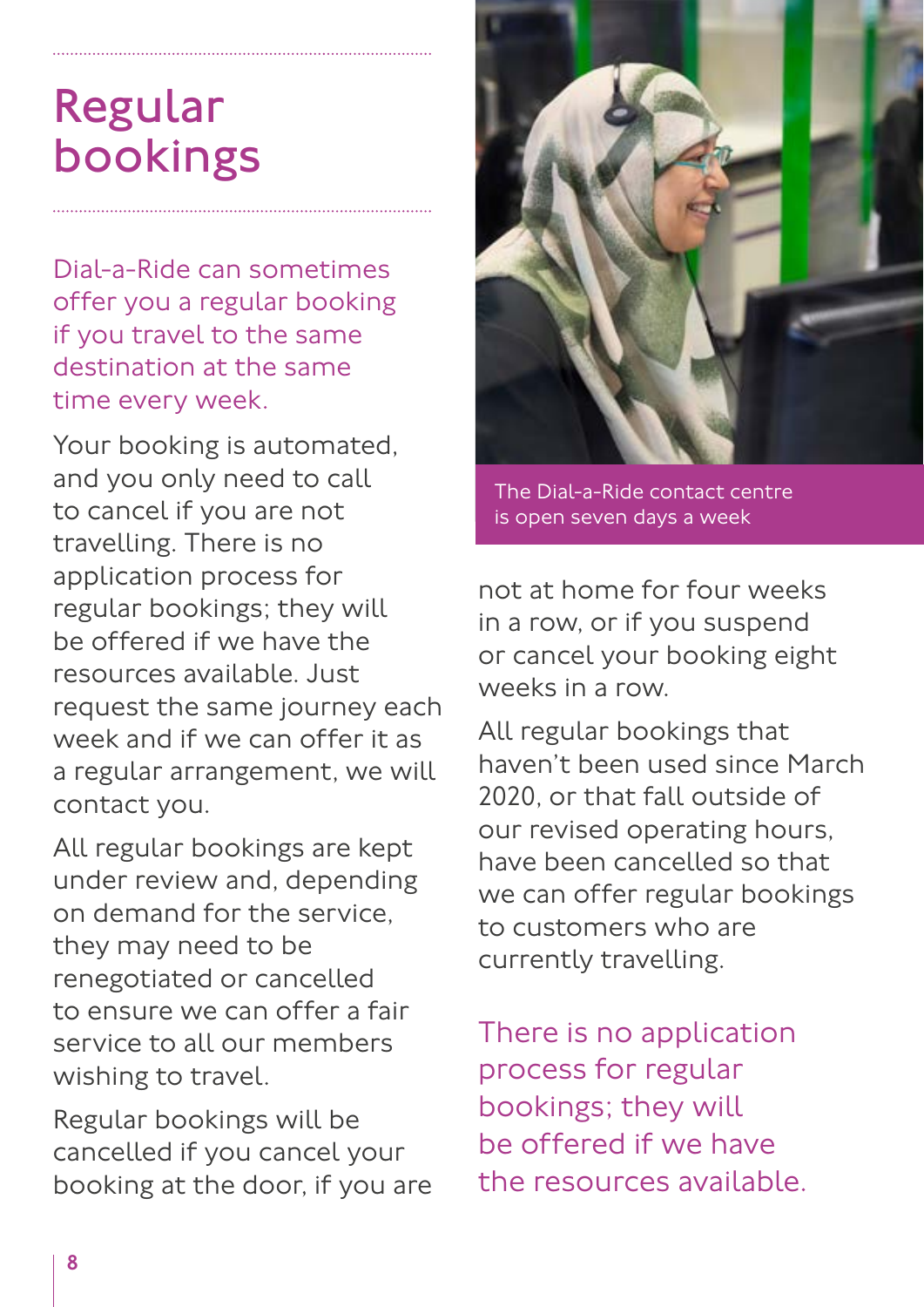# Accessible travel in London

Enclosed is our latest Accessible travel In London leaflet to guide you through all of TfL's accessibility features and assisted transport services.

TfL's travel mentoring service is an option to consider if you wish to make the most of TfL's accessible network and broaden your travel options throughout London. Contact our team to find out how they can assist you in learning how to travel confidently and independently on all our network.

#### Transport for London

### Accessible travel in London

Your guide to the help and support available to you





Local journeys with flexible timings are the easiest for Dial-a-Ride to accommodate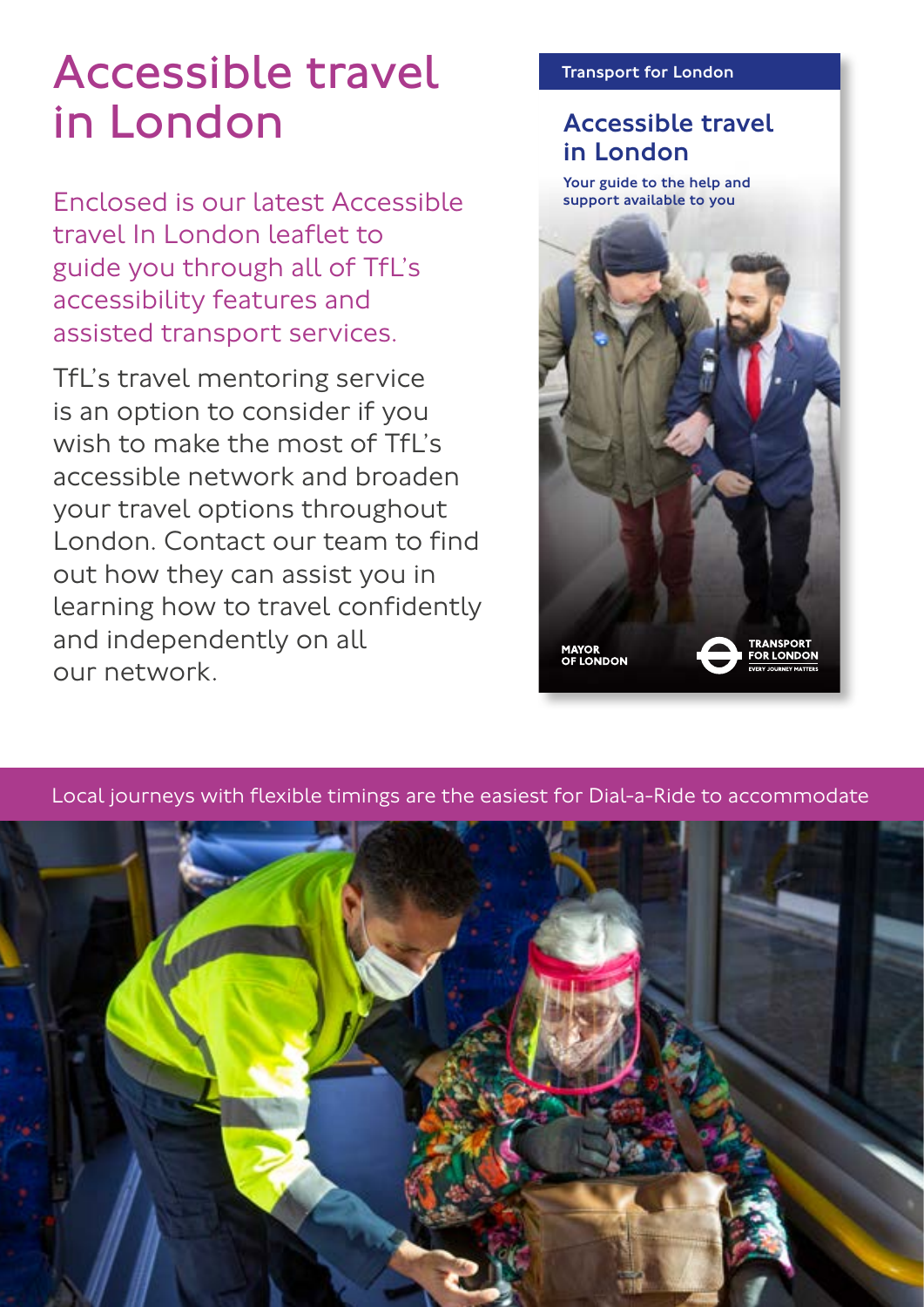# Making the most of your travel options on TfL's network

### Mobility scooters on Dial-a-Ride

Please keep us up to date if you change or purchase a mobility scooter and would like to use it on Dial-a-Ride. Once you register to use your new scooter on Dial-a-Ride, you'll receive a visit from the travel mentoring team.

Smaller mobility scooters can also be taken on all London buses. Our travel mentors give tips and guidance and can issue you with a Mobility Aid Recognition Scheme (MARS) card to allow you to travel confidently with your scooter on London buses.

The MARS card helps our bus staff better understand the service you would like so

they can take appropriate action when you are travelling, including pulling in close to the kerb and lowering the wheelchair ramp when you are boarding a bus.

Email [travelmentor@tfl.gov.uk](mailto:travelmentor%40tfl.gov.uk%20?subject=) or call 020 3054 4361 between 09:00 - 16:00, Monday to Friday, to find out more or to book an appointment.

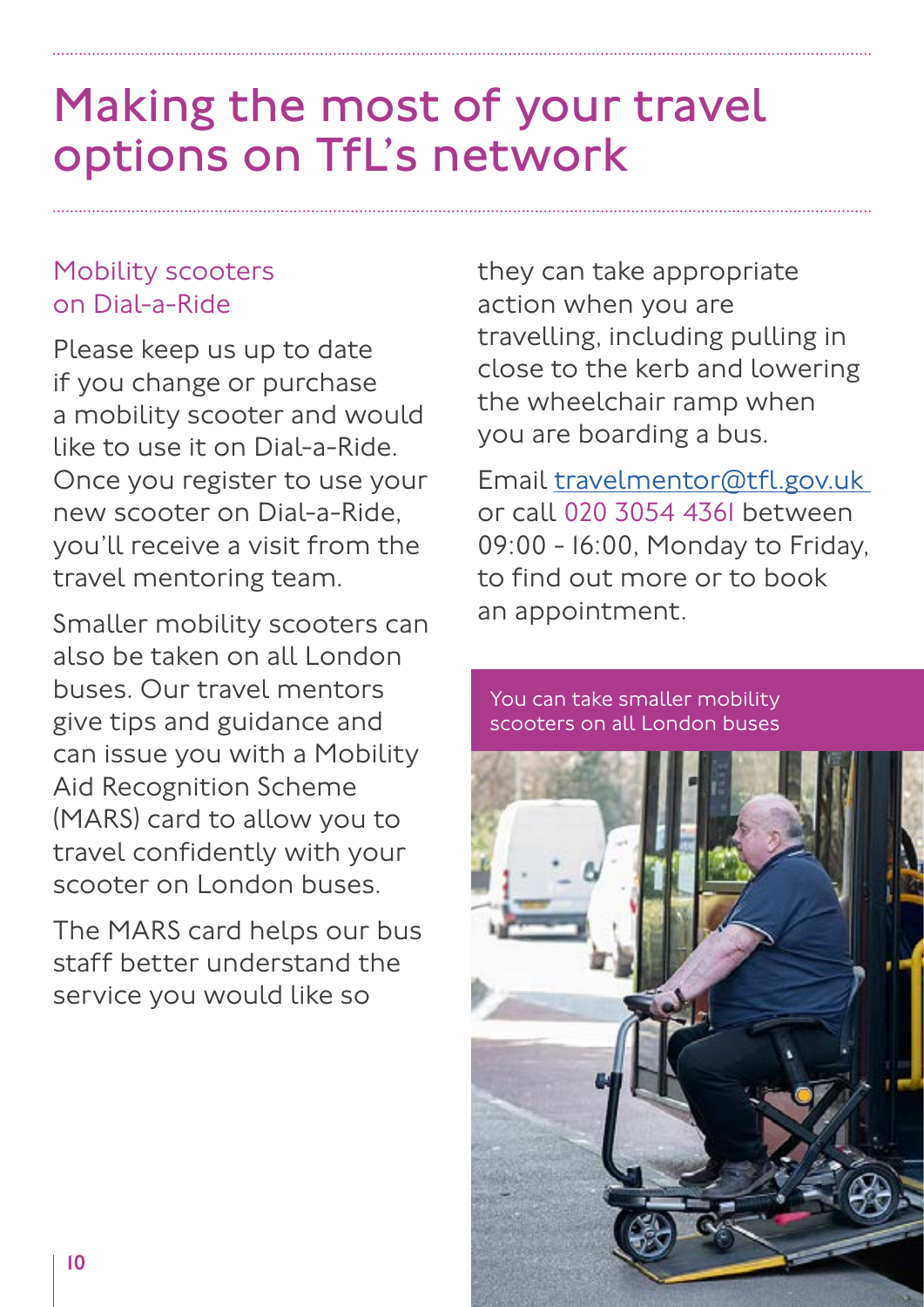

Customer Charlie with Brian from TfL's travel mentoring service

Here is a testimonial from Charlie from Camden, an electric chair user, who has cerebral palsy and autism. Charlie has recently used the travel mentoring service.

'I rang up TfL regarding travel mentoring after I spent some time on Google seeing if someone could help me know the right and wrong ways to get on the buses and Tube network.

'I rang up the travel mentoring team and spoke to Brian, who booked me in to come to my home and take me around London.

'There was no time limit on my meeting and being autistic this was great as I didn't feel

rushed in being shown the right way to get on and off the bus and the Tube. I felt so happy that I was shown this as now I feel like I can go about London all by myself. Without someone like Brian, I would still be at home with no social life and getting bad mental health.

'It is amazing that TfL has put travel mentoring in place for the disabled, and after all my training, it made me feel not nervous or anxious at all anymore and very excited to move around all by myself. Thank you so much to Brian for all his help.'